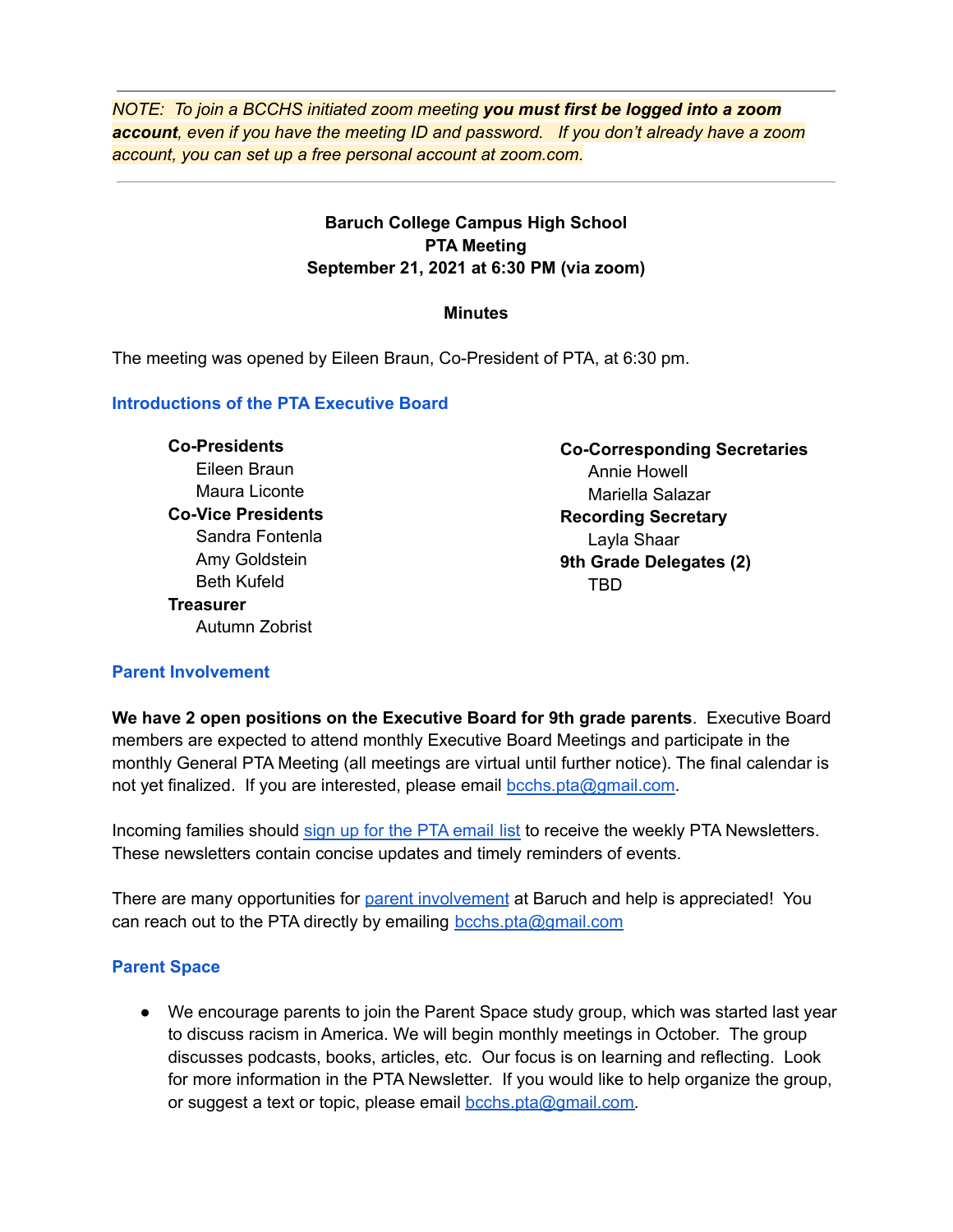## **PTA Treasurer Update**

- Thanks to the generosity of Baruch parents and because many student events had to be cancelled over the last 18 months, we have built some savings.
- The suggested donation this year is reduced to \$500 per family. It is most important that everyone participates in supporting the school. Please contribute whatever is comfortable and affordable for your family.
- Here are some ways to support Baruch:
	- Monthly recurring [donations](https://www.paypal.com/donate/?cmd=_s-xclick&hosted_button_id=7S262C3XS83D2) Many families find automatically recurring donations of small amounts are an easy and affordable way to contribute.
	- C[hecks](https://www.bcchsnyc.net/wp-content/uploads/2020/09/PTA-Donation-Form.pdf) Checks can be sent or dropped off.
	- [Amazon](https://smile.amazon.com/ap/signin?_encoding=UTF8&openid.assoc_handle=usflex&openid.claimed_id=http%3A%2F%2Fspecs.openid.net%2Fauth%2F2.0%2Fidentifier_select&openid.identity=http%3A%2F%2Fspecs.openid.net%2Fauth%2F2.0%2Fidentifier_select&openid.mode=checkid_setup&openid.ns=http%3A%2F%2Fspecs.openid.net%2Fauth%2F2.0&openid.ns.pape=http%3A%2F%2Fspecs.openid.net%2Fextensions%2Fpape%2F1.0&openid.pape.max_auth_age=0&openid.return_to=https%3A%2F%2Fsmile.amazon.com%2Fref%3Dsmi_se_ya_so_ul&pageId=amzn_smile) Smile Take a moment to set this up and Baruch will benefit when you shop at Amazon.
	- Matching Gift Employer matching gift programs are an easy way to double or triple your donation.
- This year the PTA budget is \$42,000. We cover expenses the DOE does not, such as some Covid related supplies (for example, seating so the kids who have lunch in the gym don't sit on the floor), software programs such as Pupil Path and Naviance, and student expenses, although these are dependent upon what prom, graduation, athletics and clubs look like this year. We have money earmarked for these activities and events and hopefully we can spend it on the students as planned.
- If you have questions, please email [bcchs.pta@gmail.com](mailto:bcchs.pta@gmail.com) and we will be happy to provide more information.

## **Updates from the Principal - Alicia Perez-Katz**

Our motto this year: *Build the plane while you fly it.* It's wonderful to see the building alive with students again. We are placing instruction and learning at the forefront and want to make sure students have a positive experience this year.

There have been some staff changes. Typically there are two Vice Principals but Ms. Nassif-Hanna relocated at the end of August and Mr. Keijzer is on parental leave until mid October. In the interim, we are fortunate to have Ms. Daisy Fontanez to support us. She has a wealth of experience and this evening she will talk about the DOE's updated Covid mandates.

### **● Health Screen**

This year all 511 students enter at the same time. As most students have their Health Screen on their phones everyone is able to enter quickly.

### **● Curriculum Night**

This will happen next week on September 30 (online). More information will be coming out at the end of the week. This will be an opportunity to meet the teachers and learn what the students will be studying this year.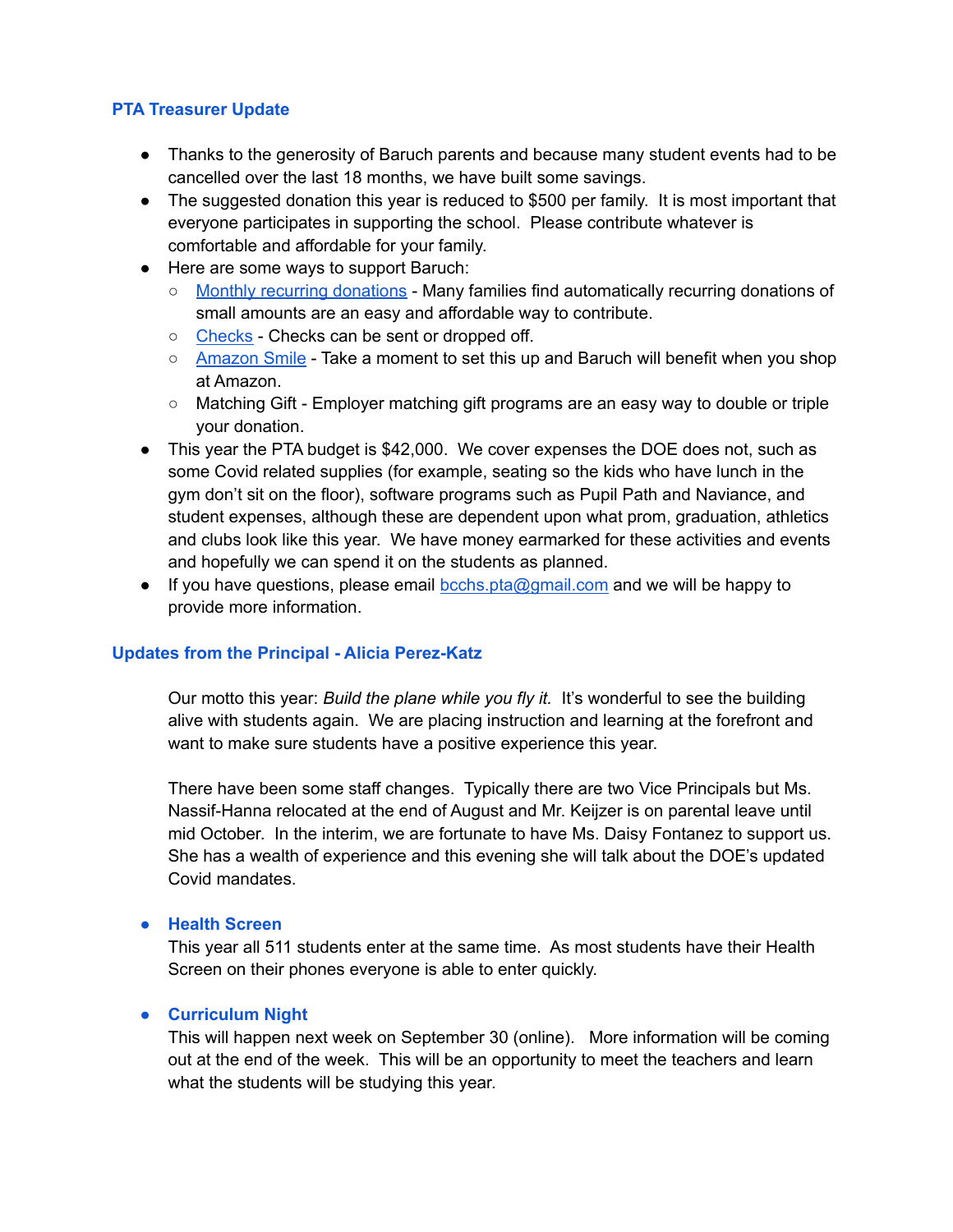### **● Report Cards and Progress Reports**

The school year at Baruch is broken into 2 terms or semesters. The report cards at the end of the terms are the official grades that will go on your child's transcripts. The grades at the quarter are essentially progress reports. Progress report cards are between the teachers and families, they don't go anywhere else. The first quarter closes on November 22. Shortly after November 22, you will be able to see your child's progress report card on Pupil Path.

We will also be doing mid-quarter checks on Pupil Path. This means we will ask the teachers to grade all assignments so students have a true picture of how they are doing. We will let parents know when these mid-quarter checks happen. We hope this will reduce the need to check Pupil Path constantly.

Nearly all of our classes are two semesters long. Exceptions are health and art in 9th grade and the college seminars in Junior and Senior Year.

#### **● Lunch**

We have made some changes to better distance students during lunch. Lunch used to be split into 2 grades at a time, but on rainy days students would overflow into the hallways. Since we can't allow that congestion in our hallways at this time, we have split lunch into 4 periods and for each period the students are assigned to the cafeteria or gym, or they can go out to lunch. Parents, via the PTA funds, are buying seating so the students assigned to the gym don't have to sit on the floor. For now, many are outdoors for lunch so it hasn't been crowded at all. We will see what it is like on a rainy day.

#### **● Trips**

We hope to have some trips this year. Trips are permitted by the DOE with health and safety caveats that reduce our options. For example, our students can't co-mingle with others. In addition, many indoor options require proof of vaccination and we don't want to exclude unvaccinated students. We also can't take many students on the subway at once. For now we can do trips to parks. As the year progresses, we would love to do some advisory trips since those are smaller groups. We will stay on top of this.

### **● Grade Level Zoom Meetings with the Principal**

This year there will be periodic grade level zoom meetings with the principal and a few teachers. These meetings will focus on the needs and interests of different grades. More information will be forthcoming.

### **● Afterschool Programs and Clubs**

We will have a full range of after school programming and clubs. Information will be coming out soon. Clubs will offer students more opportunities to connect with others.

Additionally, there are some opportunities for student involvement in the senior mentorship program, teacher assistant internship program or the student tech team.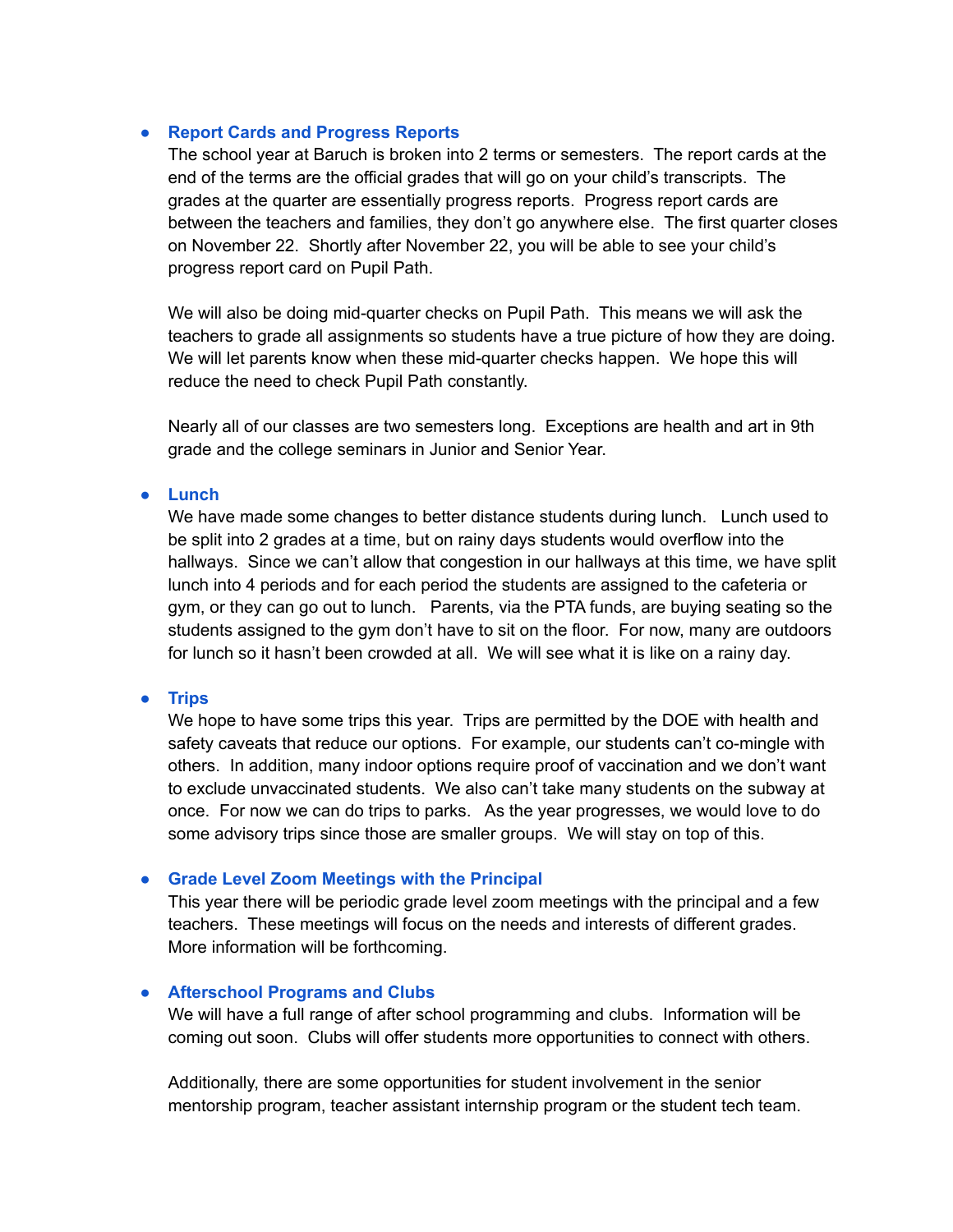These are not classes, but are leadership opportunities so kids can do more productive things during the day.

**● Ipads**

There are iPads in the office. We purchased 90 last year and we requested another 200 from the DOE. We also have some chromebooks that are going to be tested. We want to make sure all of our students have access to wifi and have a device to access google classroom, especially if they aren't feeling well and have to stay home. We don't want students on their phones. If your child needs a device, please have them talk to their advisor. They just have to write their name on a form.

### **● Lockers**

Lockers are not being used this year. Lockers create too much congestion in the hallways. We know backpacks can be heavy and we are looking to possibly have students use their advisory rooms. In the meantime, talk to your child about what they may be able to take out.

# **Covid Protocol Update - Interim Assistant Principal (?) Daisy Fontanez**

## **● Vaccinations and Testing**

So far, 82% of Baruch families have uploaded proof of student vaccination. This number will go up as more families are able to upload the documentation. If you are having trouble with the system, please have your child take a screenshot of their vaccination card to room 504. Ms. Salmeri and I will help them.

The DOE is testing unvaccinated students weekly. If your child is not vaccinated, it's very important that you provide consent for testing. If you can't upload the form, please download it, complete it, and have your child bring it to room 504. Ms. Salmeri or I will upload it for you.

## **● Updated Covid Protocols from the DOE**

The DOE Chancellor sent updated protocols to all schools. Parents will receive a [letter](https://www.schools.nyc.gov/about-us/messages-for-families) from the Chancellor. In summary:

- We will no longer be closing classrooms when there is a positive case.
- Unvaccinated students who may have been within 3 feet of the positive case are considered close contacts and these students must quarantine.
- Vaccinated students do not need to quarantine.
- Ms Fontinez will do an investigation to determine which students are close contacts. For the safety of all she will err on the side of caution.

Regardless of vaccination status, students may wish to obtain a Covid test when there is a positive case in the school.

In conclusion, Baruch will follow every DOE mandate. Everyone is masked at all times unless they are eating or drinking. Students are being very responsible about wearing their masks.